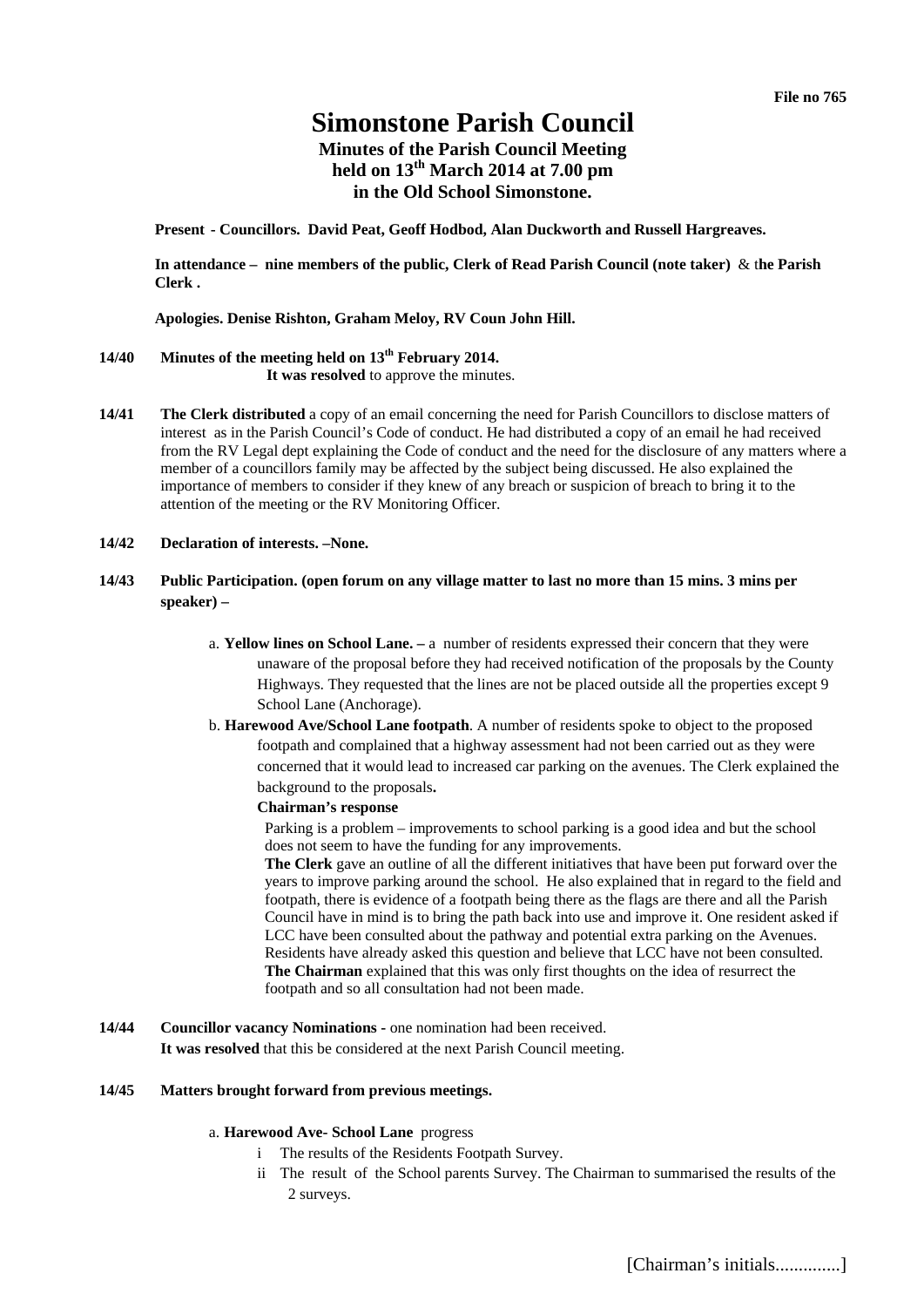#### **File no 764**

- iii Russ Hargreaves/Alan Duckworth's presented their Risk Assessment. Coun Hargreaves explained that the Assessment was limited to the immediate area only.
- iv To Consider the above reports and decide on future action.
- **It was resolved** not to improve the footpath. The Clerk expressed concern that this course of action could leave the Parish Council exposed to possible insurance claims.
- **14/46 Grit bins- The** locations of the bins had been agreed with residents living nearby. **It was resolved** that they should be installed as soon as possible.
- **14/47** R**ibble Valley Snow Angel Scheme.**.It was reported that volunteers had been found to act as Snow Angels in bad conditions.

**It was resolved** that the remaining packs be distributed and a list be kept of the Volunteers.

- **14/48 Website It was reported** that the County Council no longer supports Parish Councils websites . **It was resolved that** investigations be made and the Chairmen would approach Ribble Valley to see if they could assist.
- **14/49 Martholme link The** Chairman reported that he had attended a meeting of the new committee which representatives from the LCC, Burnley BC and Pendle along with SUSTRANS and a representative of Dunkirk farm had attended . There had been a frank exchange of views but there was hope that a there would be progress towards getting the link between the Shuttleworth Meade and Martholme Bridge made. **It was resolved** to note the report.
- **14/50 Simonstone Lane Flower Beds The Clerk reported** that he had asked RV to cut the vegetation back and rotovate the beds. Many of the verges throughout the village had been damaged due to the installation of a power cable. It was suggested that flower seed should be sown on them though it was recognised that keeping them as grass just may be a preferred option.

**It was resolved** that the Clerk make enquires when the verges would be reinstated by the contractor with a view incorporating some wild flowers in the areas.

#### **14/51 Matters raised by members**

a. **Coun Meloy** requested that a Village Fete on the Village Green be held on the 7th June. The organisers had sent a risk assessment to RV and no objection had been received. the Clerk requested a copy for information.

**It was resolved** that the Parish Council had no objection to the proposal**.**

b. **School Lane** – Yellow Lines some residents are unhappy that the suggested imposition of the lines as it will restrict parking outside their houses

**It was resolved** to request that proposed yellow lines be placed outside number nine only as that was the narrowest part of the Lane.

### **14/52 Working Parties**. **The Chairman to report**

- a. **Governance Working party-** Standing Orders Code of Conduct. A request for clarification has been requested from the monitoring officer. Clerk reported that he had received clarification of the matter and that a councillor should declare an interest if a matter to be discussed affected a family member as referred to in the Code of Conduct resum'e issued September 2013 which had been forwarded to members March 13<sup>th</sup>. **It was resolved to note the report.**
- b. **War Memorial;** Working party. The Chairman reported that he had made enquires about various types of plaques and that he was exploring the project with the Church and Dioceses as he had established that a Faculty would be required. He said he was attempting to find relatives of the fallen so that they could be invited to the unveiling of the plaque. **It was resolved to** agree to the suggestions**.**